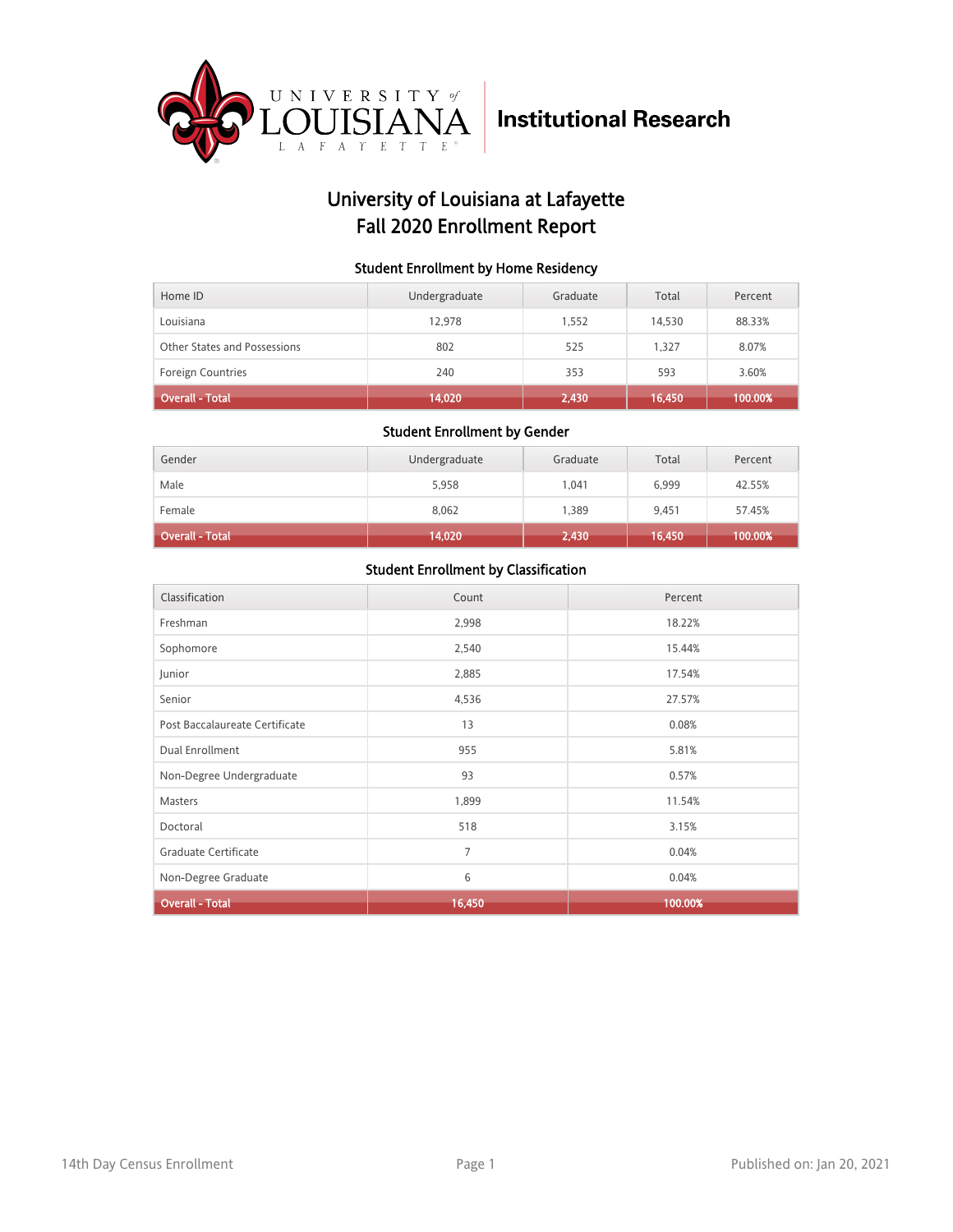

## University of Louisiana at Lafayette Fall 2020 Enrollment Report

#### Student Enrollment by Entry Type

| <b>Entry Type</b>      | Undergraduate | Graduate     | Total  | Percent |
|------------------------|---------------|--------------|--------|---------|
| Continuing             | 9.509         | 1,831        | 11,340 | 68.94%  |
| Dual Enrollment        | 955           | $\mathbf{0}$ | 955    | 5.81%   |
| First Time             | 2.338         | 527          | 2.865  | 17.42%  |
| Non Degree             | 93            | 6            | 99     | 0.60%   |
| Re-entry               | 416           | 66           | 482    | 2.93%   |
| Transfer               | 709           | $\mathbf{0}$ | 709    | 4.31%   |
| <b>Overall - Total</b> | 14,020        | 2,430        | 16,450 | 100.00% |

#### Student Enrollment by Race/Ethnicity

| Race/Ethnicity                            | Undergraduate | Graduate | Total  | Percent |
|-------------------------------------------|---------------|----------|--------|---------|
| American Indian or Alaska Native          | 46            | 5        | 51     | 0.31%   |
| Asian                                     | 364           | 87       | 451    | 2.74%   |
| Black or African American                 | 2,928         | 386      | 3,314  | 20.15%  |
| Hispanic, of any race                     | 849           | 99       | 948    | 5.76%   |
| Native Hawaiian or Other Pacific Islander | 13            | $\Omega$ | 13     | 0.08%   |
| Non-resident Alien                        | 140           | 239      | 379    | 2.30%   |
| Two or more races                         | 477           | 45       | 522    | 3.17%   |
| Unknown Race/Ethnicity                    | 408           | 83       | 491    | 2.98%   |
| White                                     | 8,795         | 1,486    | 10,281 | 62.50%  |
| <b>Overall - Total</b>                    | 14,020        | 2,430    | 16,450 | 100.00% |

| <b>Full/Part Time</b> | Undergraduate | Graduate | Total  | Percent |
|-----------------------|---------------|----------|--------|---------|
| <b>Full Time</b>      | 11.318        | 1.123    | 12,441 | 75.63%  |
| Part Time             | 2,702         | 1.307    | 4,009  | 24.37%  |
| Overall - Total       | 14,020        | 2,430    | 16,450 | 100.00% |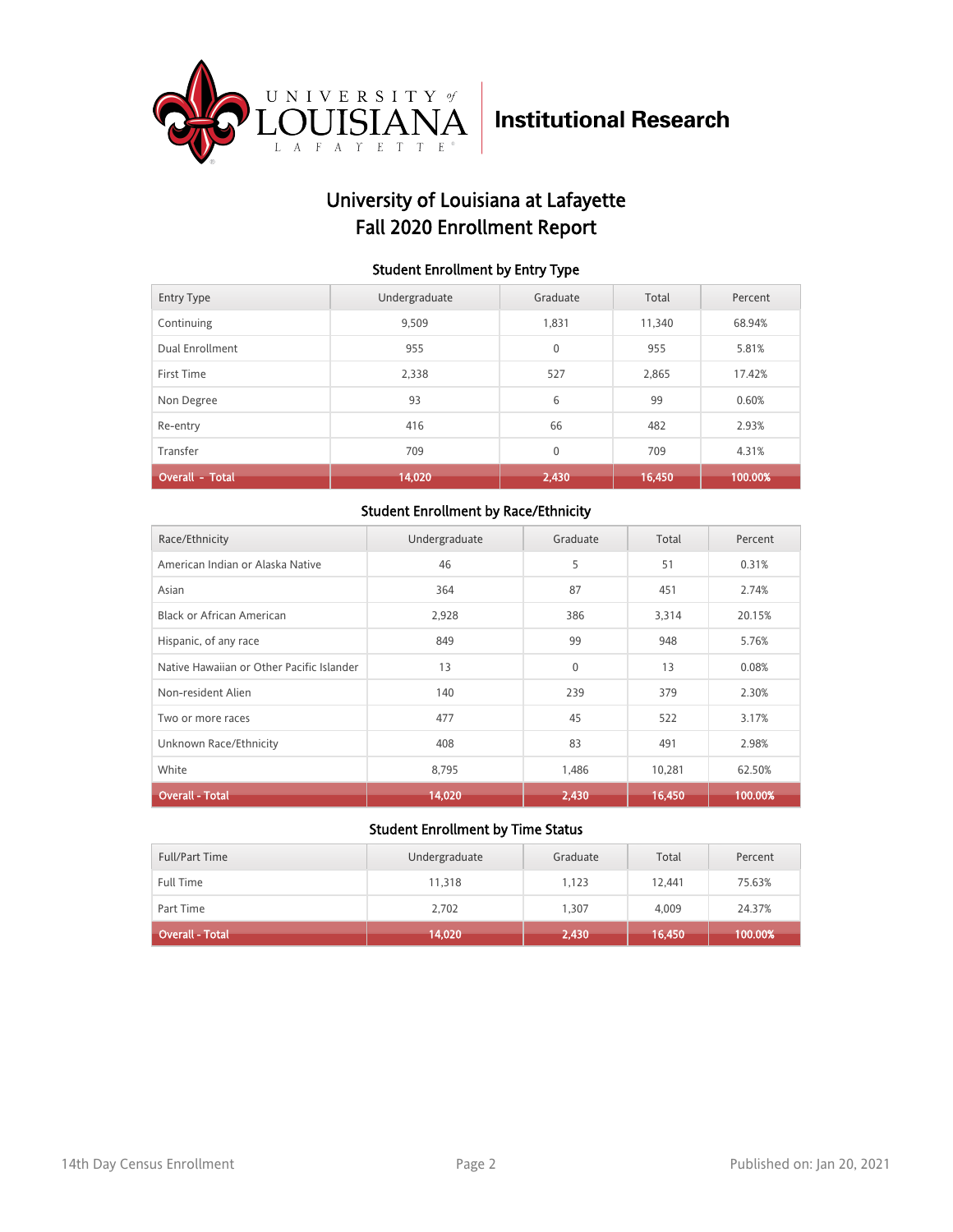

## Academic Affairs, VP Fall 2020 Enrollment Report

#### Student Enrollment by Home Residency

| Home ID                      | Undergraduate | Graduate | Total | Percent |
|------------------------------|---------------|----------|-------|---------|
| Louisiana                    | 1.017         |          | 1.017 | 98.83%  |
| Other States and Possessions | 4             | 0        | 4     | 0.39%   |
| <b>Foreign Countries</b>     | 8             |          | 8     | 0.78%   |
| <b>Overall - Total</b>       | 1,029         |          | 1,029 | 100.00% |

#### Student Enrollment by Gender

| Gender                 | Undergraduate | Graduate | Total | Percent |
|------------------------|---------------|----------|-------|---------|
| Male                   | 442           |          | 442   | 42.95%  |
| Female                 | 587           |          | 587   | 57.05%  |
| <b>Overall - Total</b> | 1,029         |          | 1,029 | 100.00% |

| Classification           | Count | Percent |
|--------------------------|-------|---------|
| Dual Enrollment          | 955   | 92.81%  |
| Non-Degree Undergraduate | 74    | 7.19%   |
| <b>Overall - Total</b>   | 1,029 | 100.00% |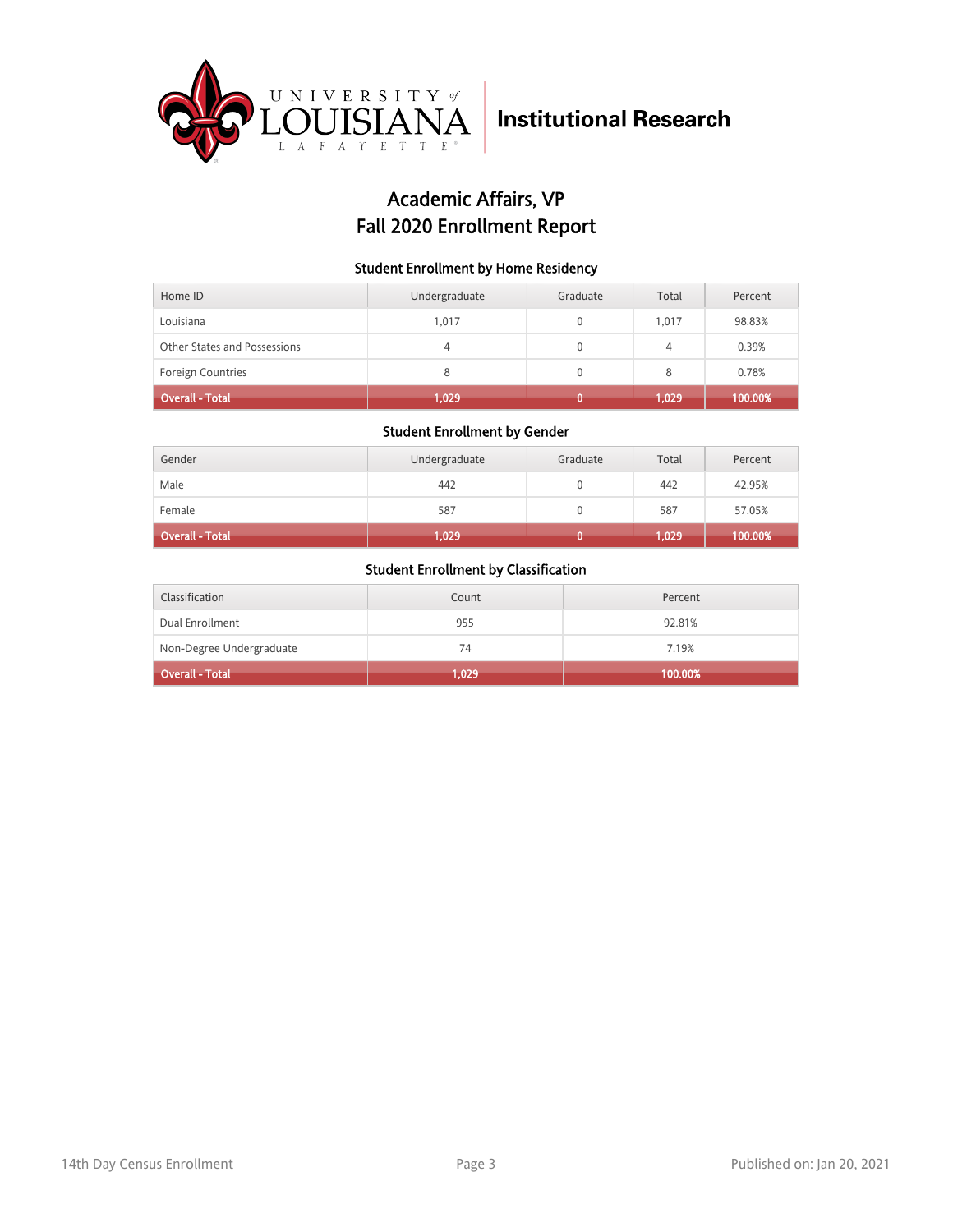

## Academic Affairs, VP Fall 2020 Enrollment Report

#### Student Enrollment by Entry Type

| Entry Type      | Undergraduate | Graduate | Total | Percent |
|-----------------|---------------|----------|-------|---------|
| Dual Enrollment | 955           |          | 955   | 92.81%  |
| Non Degree      | 74            |          | 74    | 7.19%   |
| Overall - Total | 1,029         |          | 1.029 | 100.00% |

#### Student Enrollment by Race/Ethnicity

| Race/Ethnicity                            | Undergraduate | Graduate     | Total | Percent |
|-------------------------------------------|---------------|--------------|-------|---------|
| Asian                                     | 41            | $\Omega$     | 41    | 3.98%   |
| Black or African American                 | 108           | $\mathbf{0}$ | 108   | 10.50%  |
| Hispanic, of any race                     | 39            | $\mathbf{0}$ | 39    | 3.79%   |
| American Indian or Alaska Native          |               | $\Omega$     | 1     | 0.10%   |
| Two or more races                         | 39            | $\mathbf{0}$ | 39    | 3.79%   |
| Non-resident Alien                        | 4             | $\Omega$     | 4     | 0.39%   |
| Native Hawaiian or Other Pacific Islander |               | $\mathbf{0}$ | 1     | 0.10%   |
| Unknown Race/Ethnicity                    | 57            | $\Omega$     | 57    | 5.54%   |
| White                                     | 739           | $\mathbf{0}$ | 739   | 71.82%  |
| Overall - Total                           | 1,029         | Ō            | 1.029 | 100.00% |

| Full/Part Time         | Undergraduate | Graduate | Total | Percent |
|------------------------|---------------|----------|-------|---------|
| <b>Full Time</b>       | 19            |          | 19    | 1.85%   |
| Part Time              | 1.010         |          | 1.010 | 98.15%  |
| <b>Overall - Total</b> | 1,029         |          | 1.029 | 100.00% |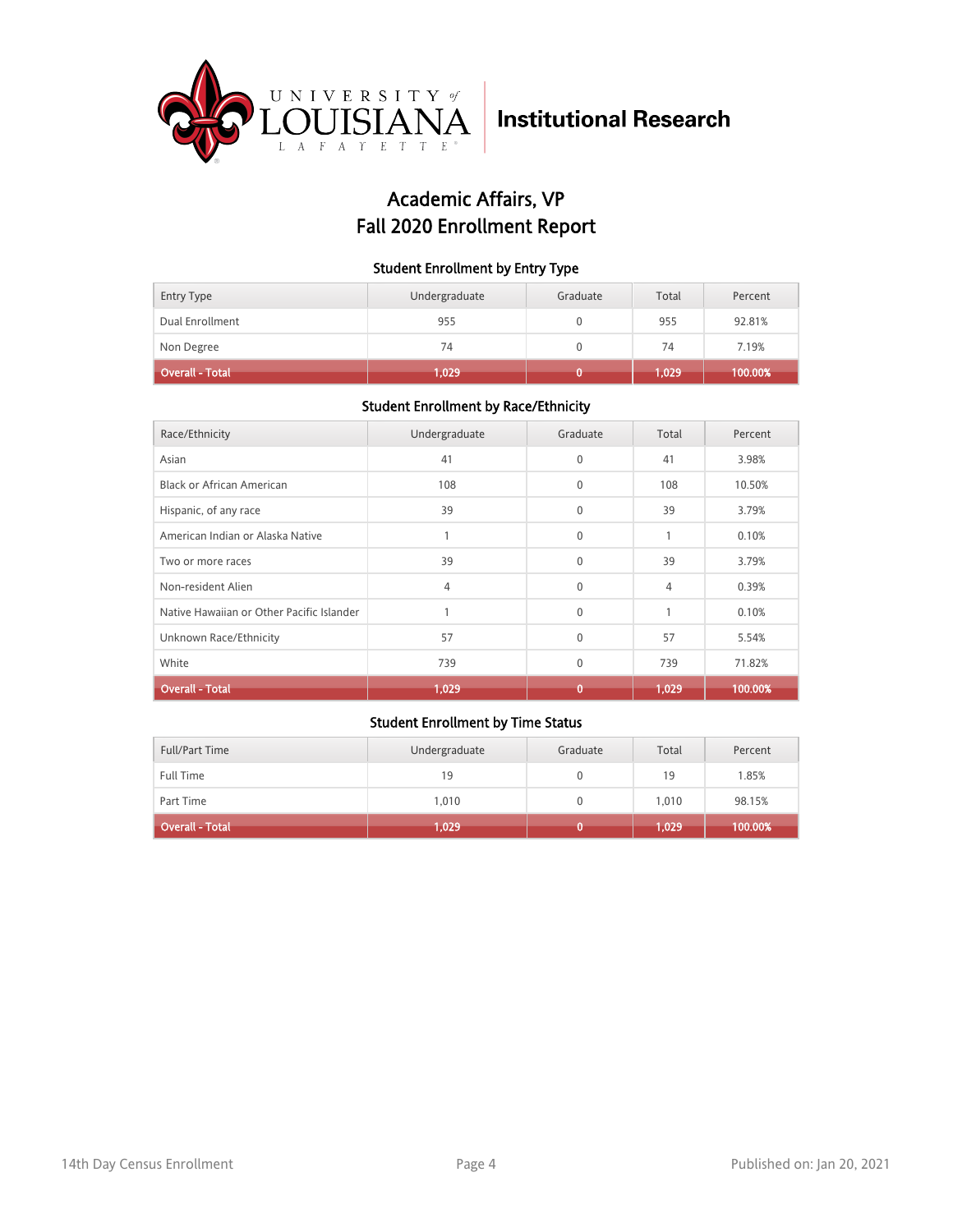

## Business Administration Fall 2020 Enrollment Report

#### Student Enrollment by Home Residency

| Home ID                      | Undergraduate | Graduate | Total | Percent |
|------------------------------|---------------|----------|-------|---------|
| Louisiana                    | 1.645         | 750      | 2,395 | 82.08%  |
| Other States and Possessions | 93            | 328      | 421   | 14.43%  |
| <b>Foreign Countries</b>     | 43            | 59       | 102   | 3.50%   |
| <b>Overall - Total</b>       | 1.781         | 1,137    | 2,918 | 100.00% |

#### Student Enrollment by Gender

| Gender                 | Undergraduate | Graduate | Total | Percent |
|------------------------|---------------|----------|-------|---------|
| Male                   | 935           | 538      | 1.473 | 50.48%  |
| Female                 | 846           | 599      | 1.445 | 49.52%  |
| <b>Overall - Total</b> | 1,781         | 1,137    | 2,918 | 100.00% |

| Classification                 | Count | Percent |
|--------------------------------|-------|---------|
| Freshman                       | 411   | 14.08%  |
| Sophomore                      | 341   | 11.69%  |
| Junior                         | 452   | 15.49%  |
| Senior                         | 576   | 19.74%  |
| Post Baccalaureate Certificate | 1     | 0.03%   |
| <b>Masters</b>                 | 1,136 | 38.93%  |
| Doctoral                       | 1     | 0.03%   |
| <b>Overall - Total</b>         | 2,918 | 100.00% |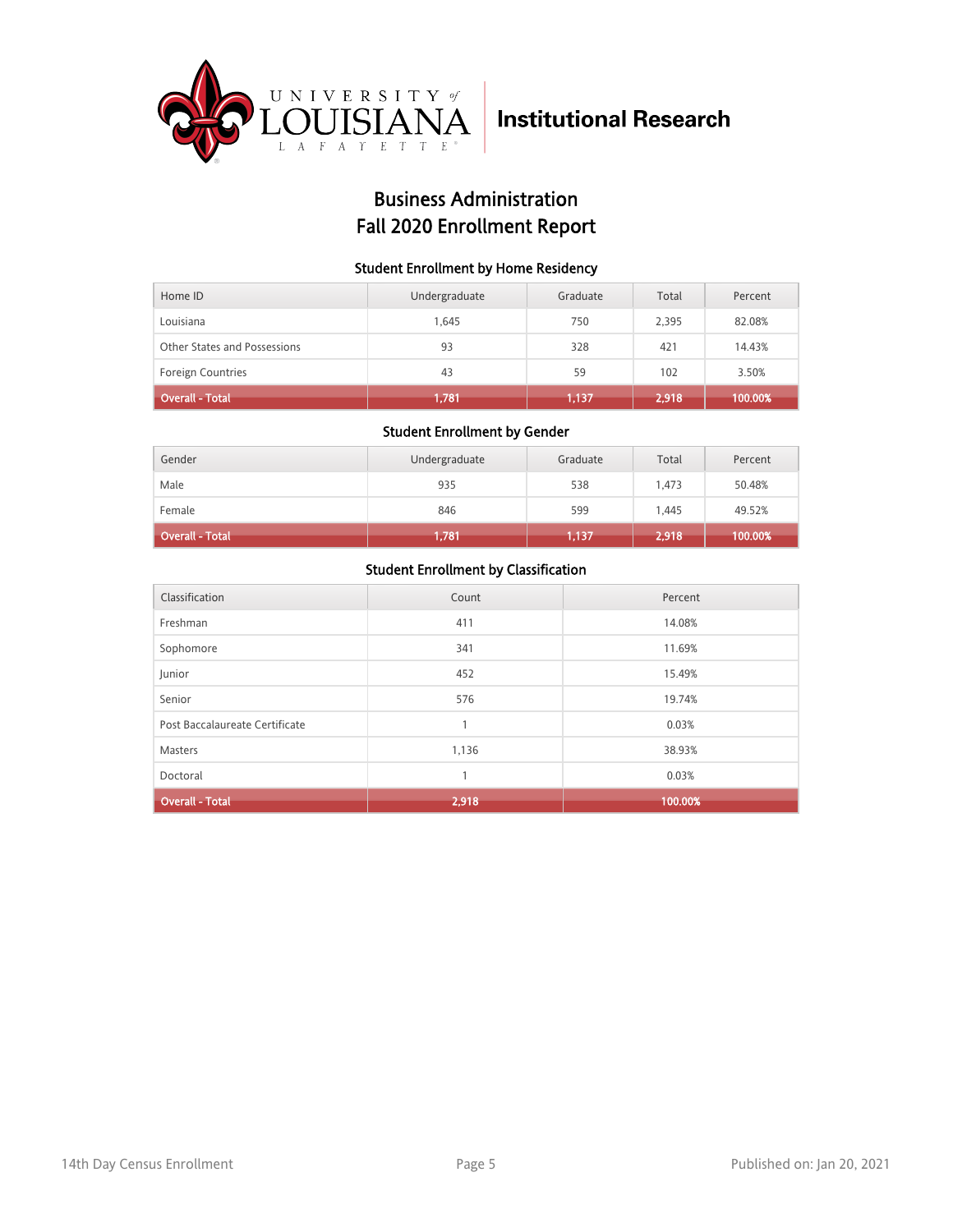

## Business Administration Fall 2020 Enrollment Report

#### Student Enrollment by Entry Type

| Entry Type             | Undergraduate | Graduate | Total | Percent |
|------------------------|---------------|----------|-------|---------|
| Continuing             | 1,334         | 841      | 2,175 | 74.54%  |
| First Time             | 292           | 282      | 574   | 19.67%  |
| Re-entry               | 62            | 14       | 76    | 2.60%   |
| Transfer               | 93            | $\Omega$ | 93    | 3.19%   |
| <b>Overall - Total</b> | 1,781         | 1,137    | 2,918 | 100.00% |

#### Student Enrollment by Race/Ethnicity

| Race/Ethnicity                            | Undergraduate  | Graduate | Total          | Percent |
|-------------------------------------------|----------------|----------|----------------|---------|
| Asian                                     | 45             | 41       | 86             | 2.95%   |
| Black or African American                 | 348            | 223      | 571            | 19.57%  |
| Hispanic, of any race                     | 102            | 55       | 157            | 5.38%   |
| American Indian or Alaska Native          | 3              | 3        | 6              | 0.21%   |
| Two or more races                         | 55             | 25       | 80             | 2.74%   |
| Non-resident Alien                        | 37             | 37       | 74             | 2.54%   |
| Native Hawaiian or Other Pacific Islander | $\overline{2}$ | $\Omega$ | $\overline{2}$ | 0.07%   |
| Unknown Race/Ethnicity                    | 46             | 35       | 81             | 2.78%   |
| White                                     | 1,143          | 718      | 1,861          | 63.78%  |
| <b>Overall - Total</b>                    | 1,781          | 1,137    | 2,918          | 100.00% |

| <b>Full/Part Time</b>  | Undergraduate | Graduate | Total | Percent |
|------------------------|---------------|----------|-------|---------|
| <b>Full Time</b>       | 1.624         | 275      | 1.899 | 65.08%  |
| Part Time              | 157           | 862      | 1.019 | 34.92%  |
| <b>Overall - Total</b> | 1,781         | 1,137    | 2,918 | 100.00% |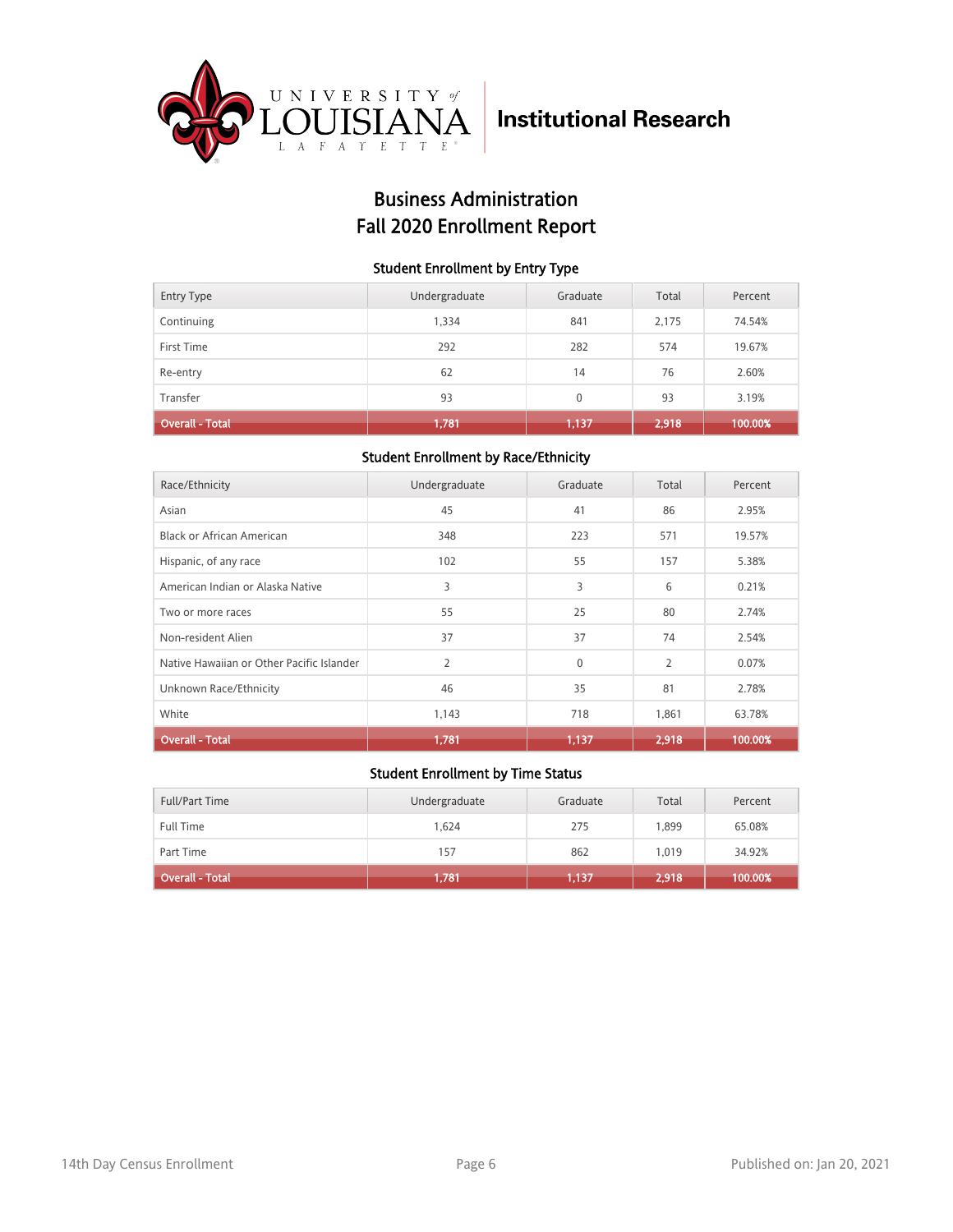

## Arts Fall 2020 Enrollment Report

#### Student Enrollment by Home Residency

| Home ID                      | Undergraduate | Graduate | Total | Percent |
|------------------------------|---------------|----------|-------|---------|
| Louisiana                    | 827           | 51       | 878   | 93.80%  |
| Other States and Possessions | 35            |          | 40    | 4.27%   |
| <b>Foreign Countries</b>     | 11            |          | 18    | 1.92%   |
| <b>Overall - Total</b>       | 873           | 63       | 936   | 100.00% |

#### Student Enrollment by Gender

| Gender                 | Undergraduate | Graduate | Total | Percent |
|------------------------|---------------|----------|-------|---------|
| Male                   | 372           | 33       | 405   | 43.27%  |
| Female                 | 501           | 30       | 531   | 56.73%  |
| <b>Overall - Total</b> | 873           | 63       | 936   | 100.00% |

| Classification         | Count | Percent |
|------------------------|-------|---------|
| Freshman               | 211   | 22.54%  |
| Sophomore              | 201   | 21.47%  |
| Junior                 | 200   | 21.37%  |
| Senior                 | 261   | 27.88%  |
| <b>Masters</b>         | 63    | 6.73%   |
| <b>Overall - Total</b> | 936   | 100.00% |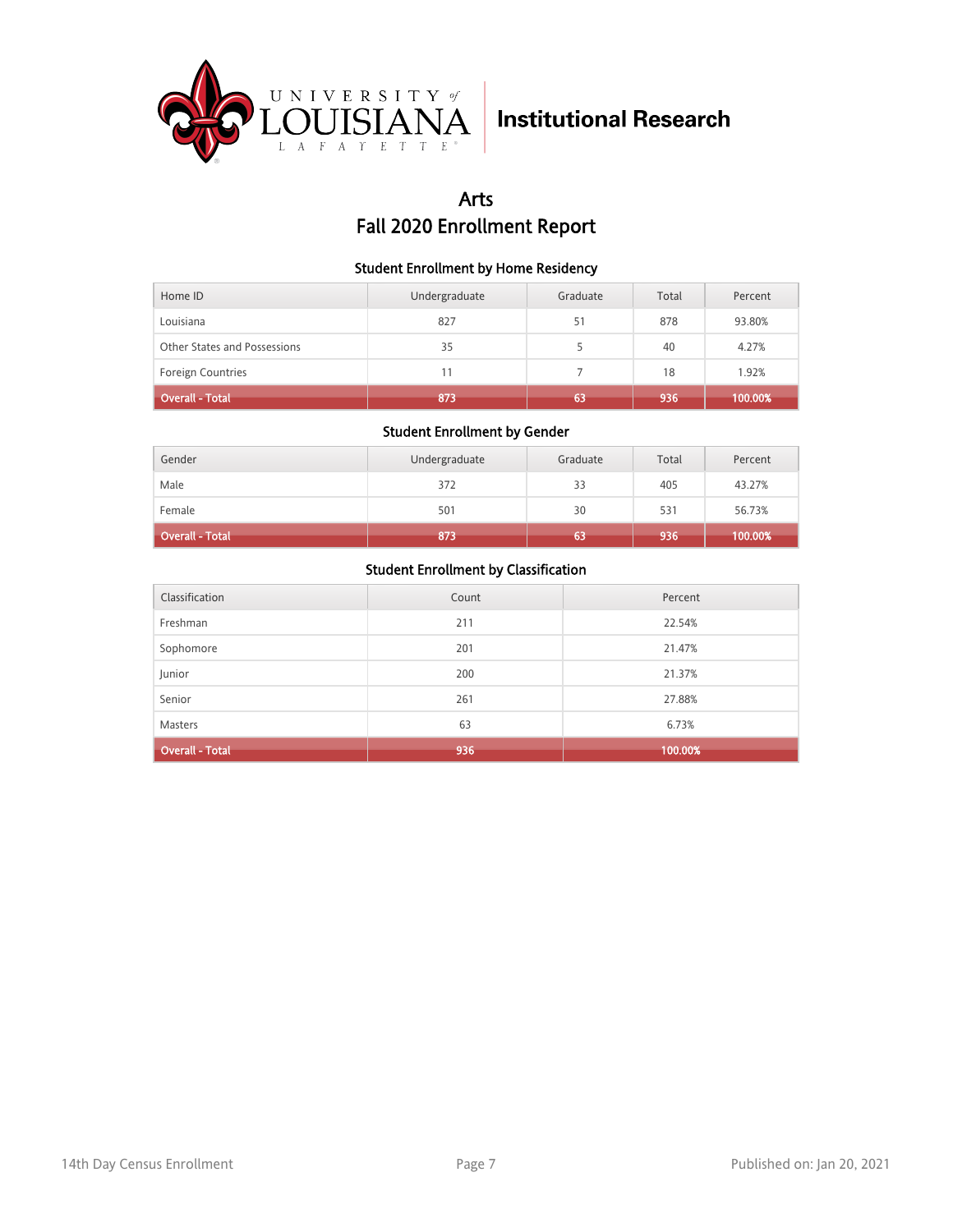

## Arts Fall 2020 Enrollment Report

#### Student Enrollment by Entry Type

| <b>Entry Type</b>      | Undergraduate | Graduate                 | Total | Percent |
|------------------------|---------------|--------------------------|-------|---------|
| Continuing             | 668           | 36                       | 704   | 75.21%  |
| First Time             | 170           | 25                       | 195   | 20.83%  |
| Re-entry               | 16            | $\overline{\phantom{a}}$ | 18    | 1.92%   |
| Transfer               | 19            | $\mathbf{0}$             | 19    | 2.03%   |
| <b>Overall - Total</b> | 873           | 63                       | 936   | 100.00% |

#### Student Enrollment by Race/Ethnicity

| Race/Ethnicity                   | Undergraduate  | Graduate     | Total          | Percent |
|----------------------------------|----------------|--------------|----------------|---------|
| Asian                            | 21             | $\mathbf{0}$ | 21             | 2.24%   |
| <b>Black or African American</b> | 183            | 11           | 194            | 20.73%  |
| Hispanic, of any race            | 73             | 4            | 77             | 8.23%   |
| American Indian or Alaska Native | $\overline{2}$ | $\Omega$     | $\overline{2}$ | 0.21%   |
| Two or more races                | 36             | 1            | 37             | 3.95%   |
| Non-resident Alien               | 6              | 6            | 12             | 1.28%   |
| Unknown Race/Ethnicity           | 27             | $\Omega$     | 27             | 2.88%   |
| White                            | 525            | 41           | 566            | 60.47%  |
| <b>Overall - Total</b>           | 873            | 63           | 936            | 100.00% |

| Full/Part Time         | Undergraduate | Graduate | Total | Percent |
|------------------------|---------------|----------|-------|---------|
| <b>Full Time</b>       | 786           | 60       | 846   | 90.38%  |
| Part Time              | 87            |          | 90    | 9.62%   |
| <b>Overall - Total</b> | 873           | 63       | 936   | 100.00% |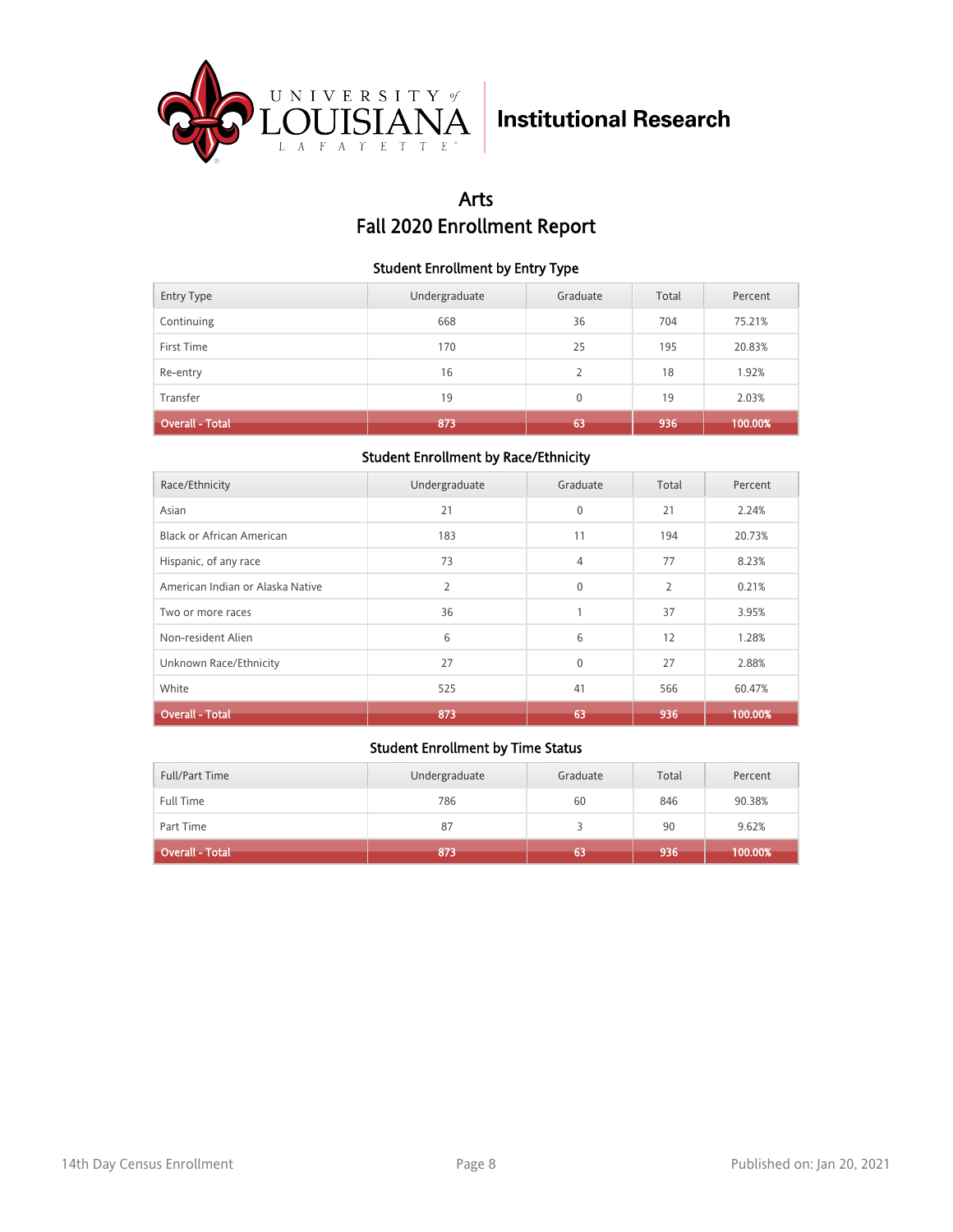

## Education Fall 2020 Enrollment Report

#### Student Enrollment by Home Residency

| Home ID                      | Undergraduate | Graduate | Total | Percent |
|------------------------------|---------------|----------|-------|---------|
| Louisiana                    | 1.422         | 276      | 1.698 | 92.38%  |
| Other States and Possessions | 98            | 25       | 123   | 6.69%   |
| <b>Foreign Countries</b>     |               | 10       | 17    | 0.92%   |
| <b>Overall - Total</b>       | 1,527         | 311      | 1,838 | 100.00% |

#### Student Enrollment by Gender

| Gender                 | Undergraduate | Graduate | Total | Percent |
|------------------------|---------------|----------|-------|---------|
| Male                   | 483           | 67       | 550   | 29.92%  |
| Female                 | 1,044         | 244      | 1,288 | 70.08%  |
| <b>Overall - Total</b> | 1,527         | 311      | 1,838 | 100.00% |

| Classification                 | Count | Percent |
|--------------------------------|-------|---------|
|                                |       |         |
| Freshman                       | 343   | 18.66%  |
| Sophomore                      | 339   | 18.44%  |
| Junior                         | 349   | 18.99%  |
| Senior                         | 465   | 25.30%  |
| Post Baccalaureate Certificate | 12    | 0.65%   |
| Non-Degree Undergraduate       | 19    | 1.03%   |
| <b>Masters</b>                 | 177   | 9.63%   |
| Doctoral                       | 128   | 6.96%   |
| Graduate Certificate           | 6     | 0.33%   |
| <b>Overall - Total</b>         | 1,838 | 100.00% |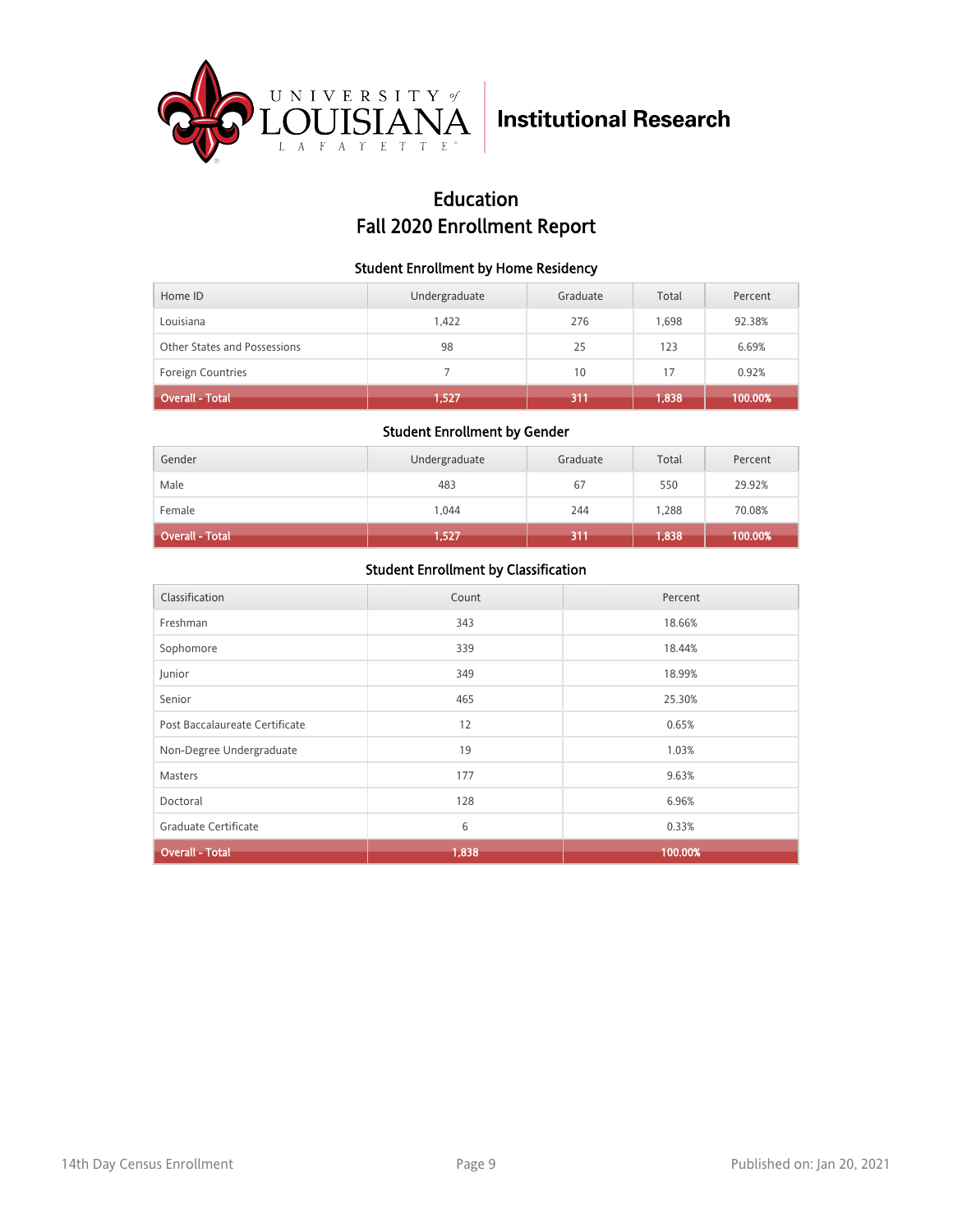

## Education Fall 2020 Enrollment Report

#### Student Enrollment by Entry Type

| <b>Entry Type</b>      | Undergraduate | Graduate     | Total | Percent |
|------------------------|---------------|--------------|-------|---------|
| Continuing             | 1,099         | 225          | 1,324 | 72.03%  |
| First Time             | 256           | 70           | 326   | 17.74%  |
| Non Degree             | 19            | $\mathbf{0}$ | 19    | 1.03%   |
| Re-entry               | 37            | 16           | 53    | 2.88%   |
| Transfer               | 116           | $\mathbf{0}$ | 116   | 6.31%   |
| <b>Overall - Total</b> | 1,527         | 311          | 1,838 | 100.00% |

#### Student Enrollment by Race/Ethnicity

| Race/Ethnicity                            | Undergraduate | Graduate     | Total | Percent |
|-------------------------------------------|---------------|--------------|-------|---------|
| Asian                                     | 15            | 4            | 19    | 1.03%   |
| Black or African American                 | 334           | 81           | 415   | 22.58%  |
| Hispanic, of any race                     | 90            | 9            | 99    | 5.39%   |
| American Indian or Alaska Native          | 5             | $\mathbf{0}$ | 5     | 0.27%   |
| Two or more races                         | 53            | 3            | 56    | 3.05%   |
| Non-resident Alien                        | 5             | 6            | 11    | 0.60%   |
| Native Hawaiian or Other Pacific Islander | 1             | $\mathbf{0}$ | 1     | 0.05%   |
| Unknown Race/Ethnicity                    | 39            | 6            | 45    | 2.45%   |
| White                                     | 985           | 202          | 1,187 | 64.58%  |
| <b>Overall - Total</b>                    | 1,527         | 311          | 1,838 | 100.00% |

| Full/Part Time         | Undergraduate | Graduate | Total | Percent |
|------------------------|---------------|----------|-------|---------|
| <b>Full Time</b>       | 1.364         | 121      | 1.485 | 80.79%  |
| Part Time              | 163           | 190      | 353   | 19.21%  |
| <b>Overall - Total</b> | 1,527         | 311      | 1,838 | 100.00% |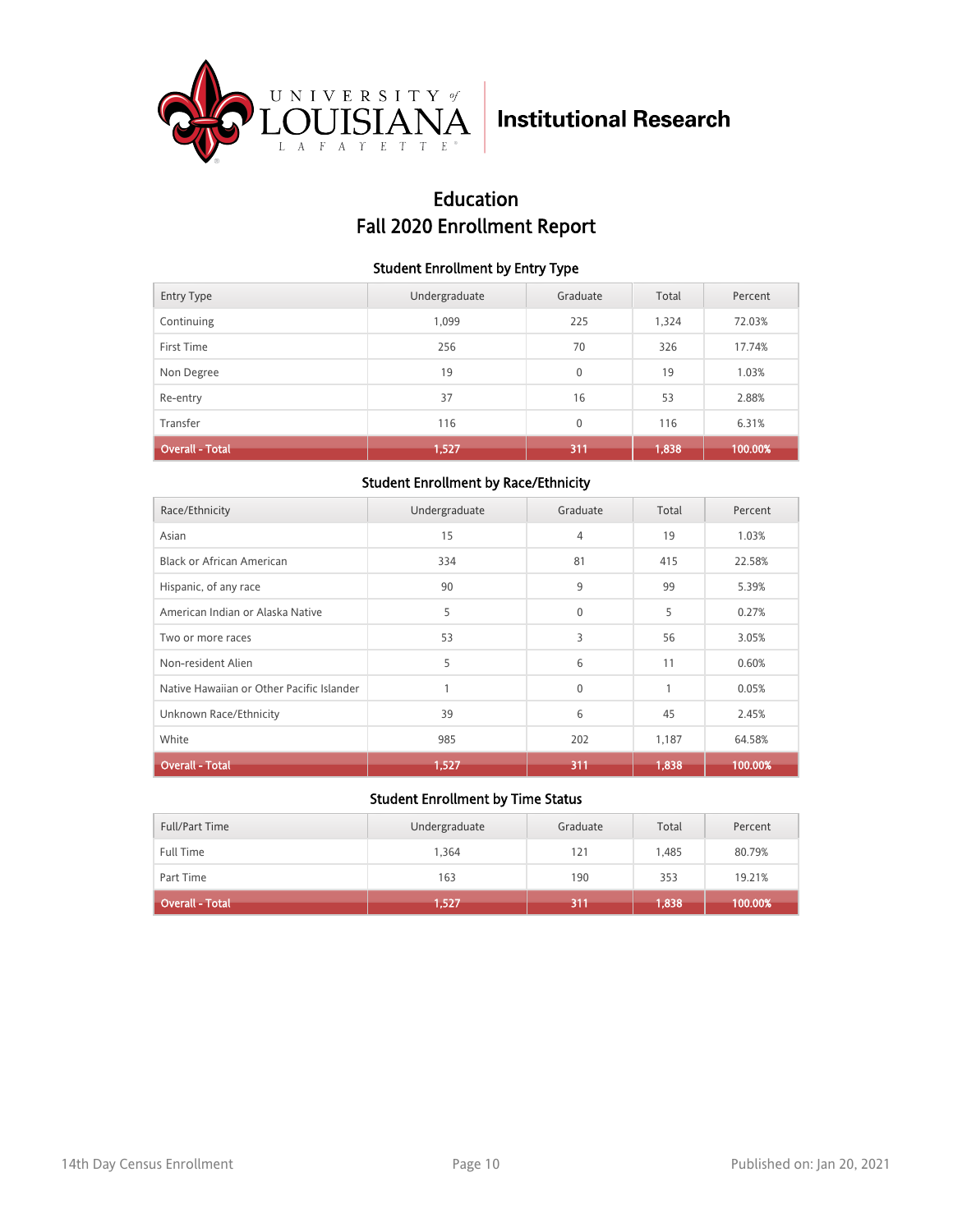

## Engineering Fall 2020 Enrollment Report

#### Student Enrollment by Home Residency

| Home ID                      | Undergraduate | Graduate | Total | Percent |
|------------------------------|---------------|----------|-------|---------|
| Louisiana                    | 1.601         | 56       | 1.657 | 85.77%  |
| Other States and Possessions | 86            | 6        | 92    | 4.76%   |
| <b>Foreign Countries</b>     | 79            | 104      | 183   | 9.47%   |
| <b>Overall - Total</b>       | 1,766         | 166      | 1,932 | 100.00% |

#### Student Enrollment by Gender

| Gender                 | Undergraduate | Graduate | Total    | Percent |
|------------------------|---------------|----------|----------|---------|
| Male                   | 1.472         | 131      | 1,603    | 82.97%  |
| Female                 | 294           | 35       | 329      | 17.03%  |
| <b>Overall - Total</b> | 1,766         | 166      | (1, 932) | 100.00% |

| Classification         | Count | Percent |
|------------------------|-------|---------|
| Freshman               | 439   | 22.72%  |
| Sophomore              | 327   | 16.93%  |
| Junior                 | 353   | 18.27%  |
| Senior                 | 647   | 33.49%  |
| <b>Masters</b>         | 75    | 3.88%   |
| Doctoral               | 91    | 4.71%   |
| <b>Overall - Total</b> | 1,932 | 100.00% |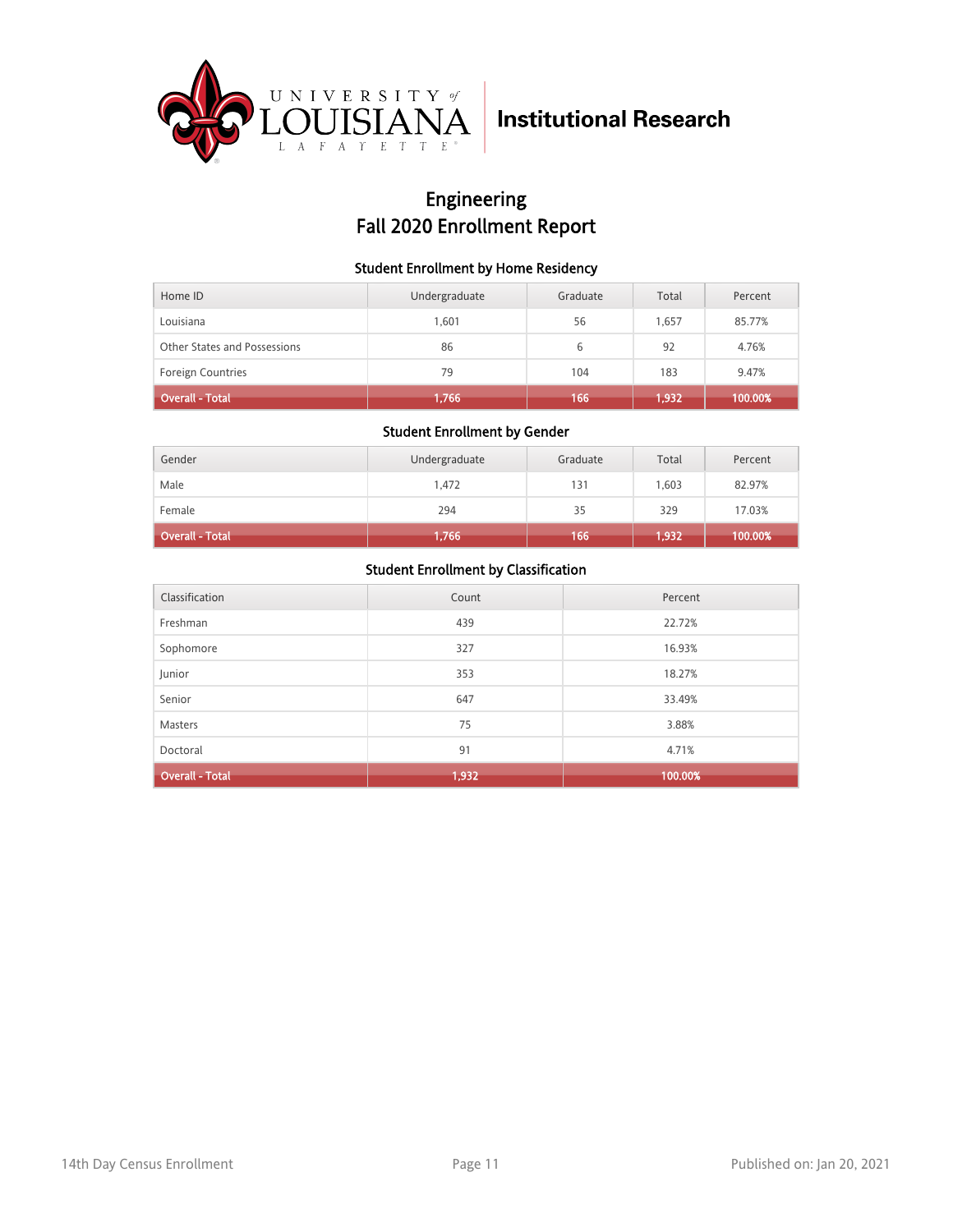

## Engineering Fall 2020 Enrollment Report

#### Student Enrollment by Entry Type

| <b>Entry Type</b> | Undergraduate | Graduate | Total | Percent |
|-------------------|---------------|----------|-------|---------|
| Continuing        | 1,317         | 131      | 1,448 | 74.95%  |
| First Time        | 361           | 26       | 387   | 20.03%  |
| Re-entry          | 24            | 9        | 33    | 1.71%   |
| Transfer          | 64            | $\Omega$ | 64    | 3.31%   |
| Overall - Total   | 1,766         | 166      | 1,932 | 100.00% |

#### Student Enrollment by Race/Ethnicity

| Race/Ethnicity                            | Undergraduate | Graduate     | Total | Percent |
|-------------------------------------------|---------------|--------------|-------|---------|
| Asian                                     | 49            | 13           | 62    | 3.21%   |
| Black or African American                 | 238           | 8            | 246   | 12.73%  |
| Hispanic, of any race                     | 120           | 3            | 123   | 6.37%   |
| American Indian or Alaska Native          | 5             | $\Omega$     | 5     | 0.26%   |
| Two or more races                         | 40            | $\mathbf{0}$ | 40    | 2.07%   |
| Non-resident Alien                        | 46            | 70           | 116   | 6.00%   |
| Native Hawaiian or Other Pacific Islander | 5             | $\Omega$     | 5     | 0.26%   |
| Unknown Race/Ethnicity                    | 51            | 13           | 64    | 3.31%   |
| White                                     | 1,212         | 59           | 1,271 | 65.79%  |
| <b>Overall - Total</b>                    | 1,766         | 166          | 1,932 | 100.00% |

| Full/Part Time               | Undergraduate | Graduate | Total | Percent |
|------------------------------|---------------|----------|-------|---------|
| <b>Full Time</b>             | 1.588         | 140      | 1.728 | 89.44%  |
| Part Time                    | 178           | 26       | 204   | 10.56%  |
| Overall - Total <sup>1</sup> | 1,766         | 166      | 1,932 | 100.00% |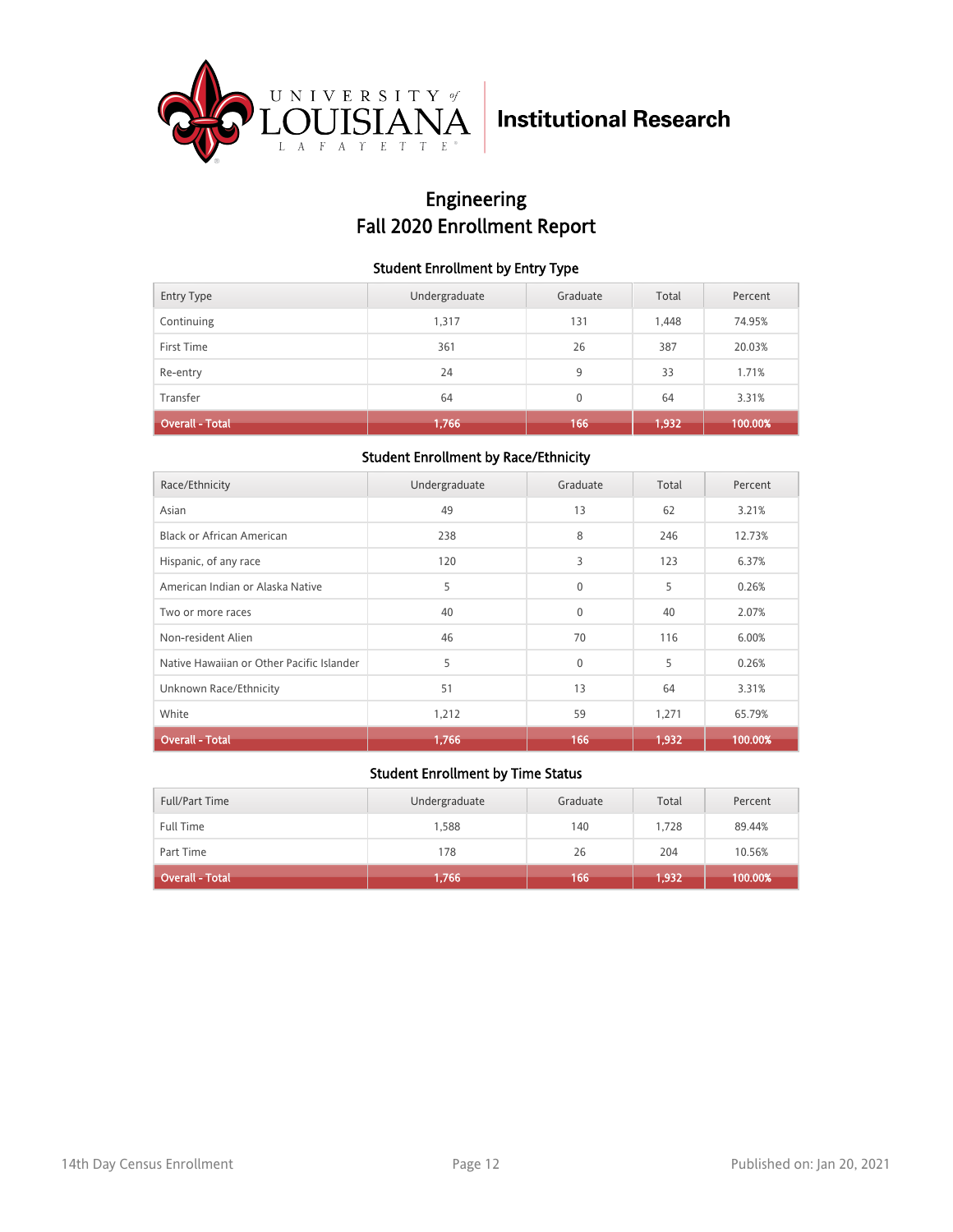

## Graduate School Fall 2020 Enrollment Report

#### Student Enrollment by Home Residency

| Home ID                      | Undergraduate | Graduate | Total | Percent |
|------------------------------|---------------|----------|-------|---------|
| Louisiana                    |               |          |       | 83.33%  |
| Other States and Possessions |               |          |       | 16.67%  |
| Overall - Total              |               |          |       | 100.00% |

#### Student Enrollment by Gender

| Gender                 | Undergraduate | Graduate | Total | Percent |
|------------------------|---------------|----------|-------|---------|
| Male                   | 0             |          |       | 33.33%  |
| Female                 | 0             |          | 4     | 66.67%  |
| <b>Overall - Total</b> |               |          | o     | 100.00% |

| Classification          | Count | Percent |
|-------------------------|-------|---------|
| Non-Degree Graduate     |       | 100.00% |
| <b>Coverall - Total</b> |       | 100.00% |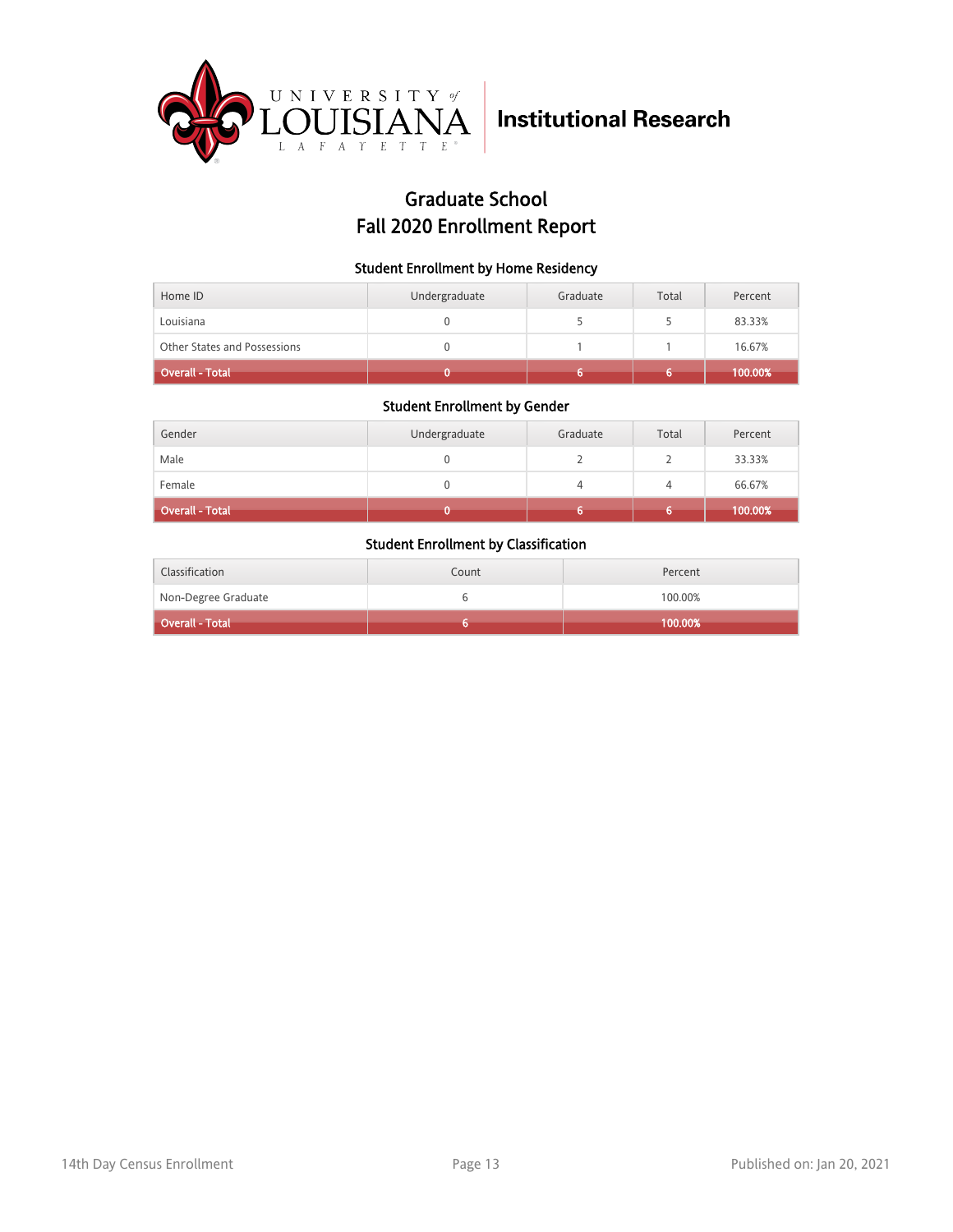

## Graduate School Fall 2020 Enrollment Report

#### Student Enrollment by Entry Type

| <b>Entry Type</b>             | Undergraduate | Graduate | Total | Percent            |
|-------------------------------|---------------|----------|-------|--------------------|
| Non Degree<br>Overall - Total |               |          |       | 100.00%<br>100.00% |

#### Student Enrollment by Race/Ethnicity

| Race/Ethnicity            | Undergraduate | Graduate | Total | Percent |
|---------------------------|---------------|----------|-------|---------|
| Black or African American | 0             |          |       | 33.33%  |
| Unknown Race/Ethnicity    | N             |          |       | 16.67%  |
| White                     | N             |          |       | 50.00%  |
| <b>Overall - Total</b>    |               |          | 6     | 100.00% |

| Full/Part Time         | Undergraduate | Graduate | Total | Percent |
|------------------------|---------------|----------|-------|---------|
| <b>Full Time</b>       |               |          |       | 16.67%  |
| Part Time              |               |          |       | 83.33%  |
| <b>Overall - Total</b> |               |          |       | 100.00% |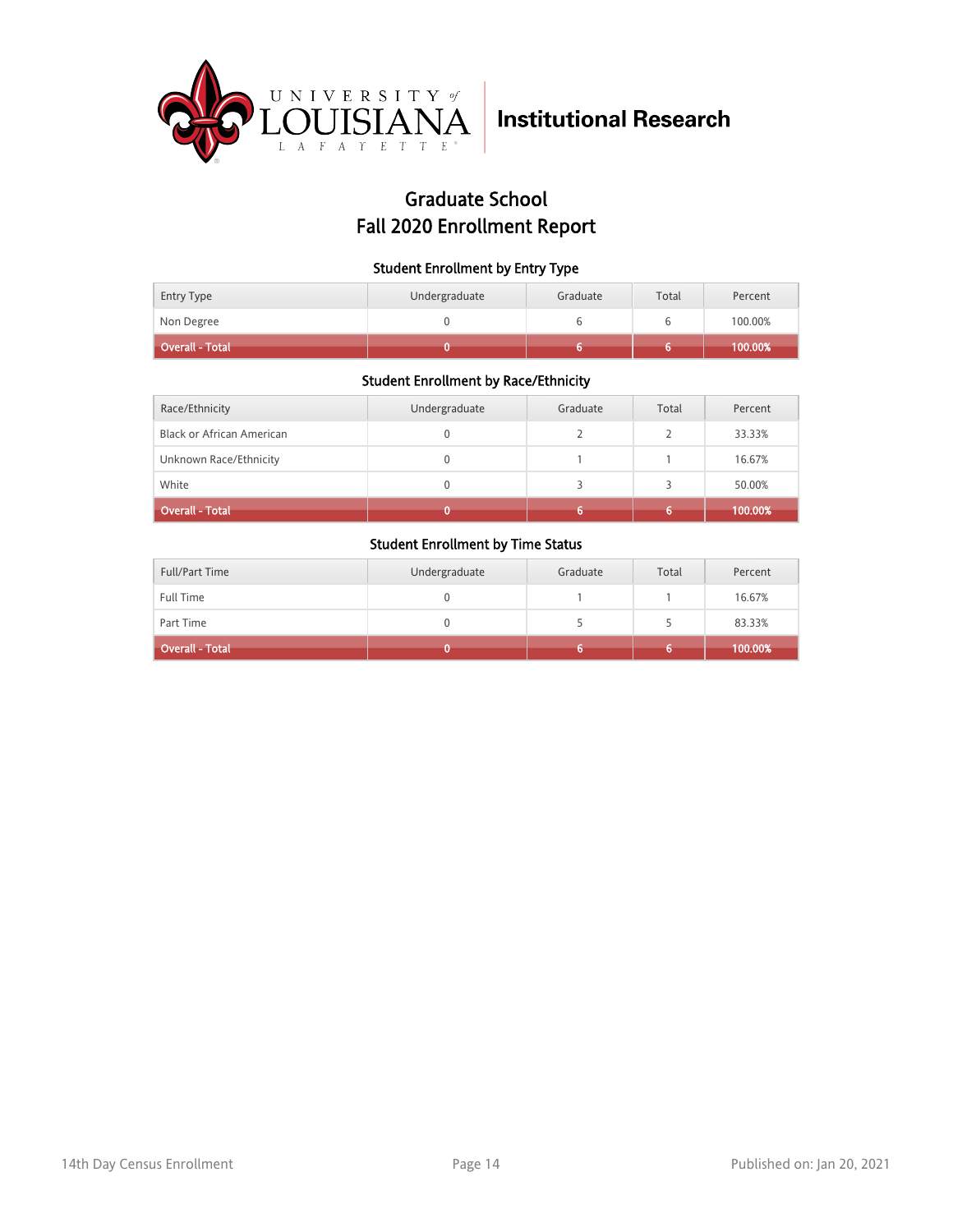

## Liberal Arts Fall 2020 Enrollment Report

#### Student Enrollment by Home Residency

| Home ID                      | Undergraduate | Graduate | Total | Percent |
|------------------------------|---------------|----------|-------|---------|
| Louisiana                    | 2,303         | 185      | 2,488 | 90.94%  |
| Other States and Possessions | 106           | 94       | 200   | 7.31%   |
| <b>Foreign Countries</b>     | 13            | 35       | 48    | 1.75%   |
| <b>Overall - Total</b>       | 2,422         | 314      | 2,736 | 100.00% |

#### Student Enrollment by Gender

| Gender                 | Undergraduate | Graduate | Total | Percent |
|------------------------|---------------|----------|-------|---------|
| Male                   | 647           | 70       | 717   | 26.21%  |
| Female                 | 1,775         | 244      | 2,019 | 73.79%  |
| <b>Overall - Total</b> | 2,422         | 314      | 2,736 | 100.00% |

| Classification         | Count | Percent |
|------------------------|-------|---------|
| Freshman               | 556   | 20.32%  |
| Sophomore              | 514   | 18.79%  |
| Junior                 | 593   | 21.67%  |
| Senior                 | 759   | 27.74%  |
| <b>Masters</b>         | 215   | 7.86%   |
| Doctoral               | 98    | 3.58%   |
| Graduate Certificate   | 1     | 0.04%   |
| <b>Overall - Total</b> | 2,736 | 100.00% |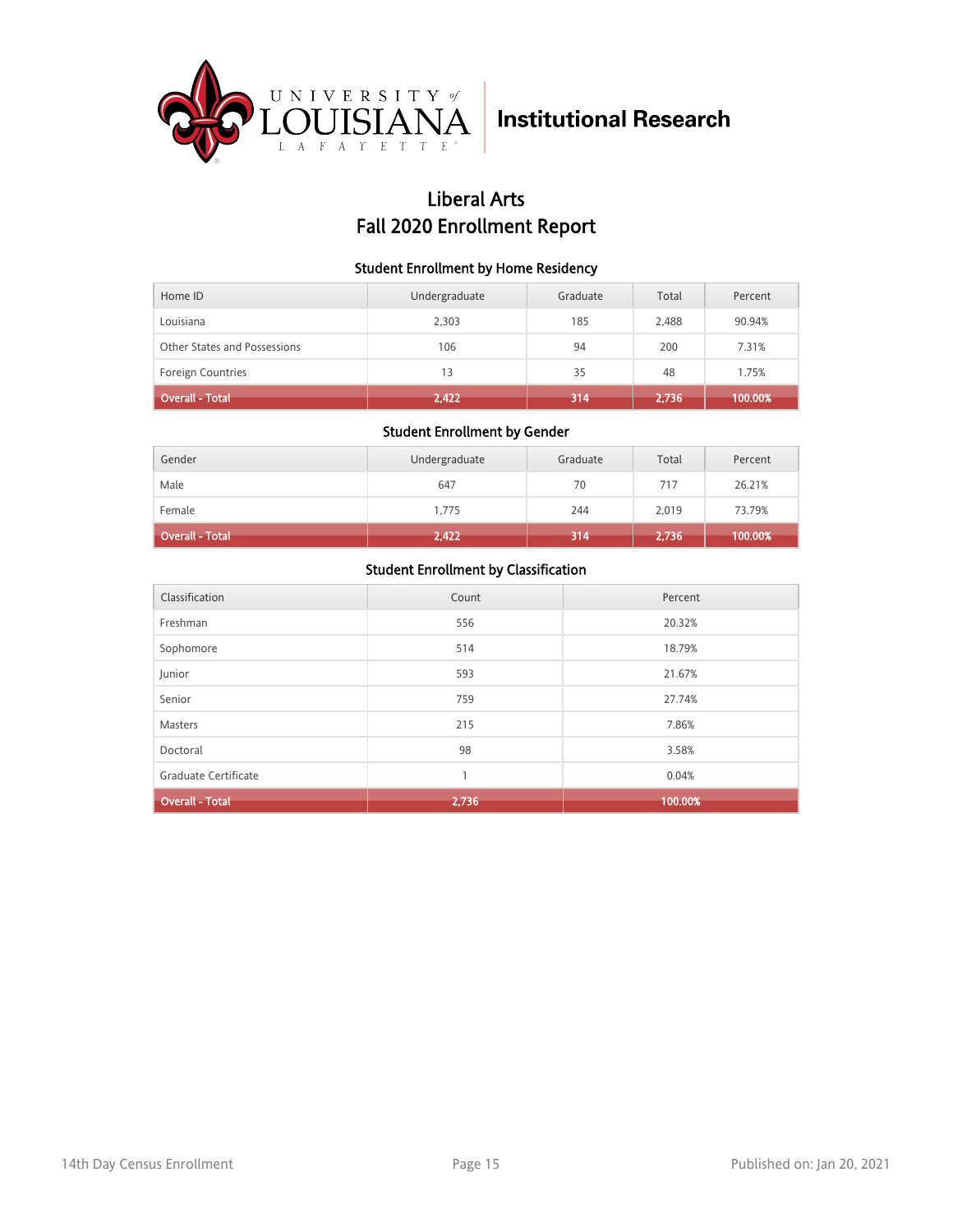

## Liberal Arts Fall 2020 Enrollment Report

#### Student Enrollment by Entry Type

| <b>Entry Type</b>      | Undergraduate | Graduate     | Total | Percent |
|------------------------|---------------|--------------|-------|---------|
| Continuing             | 1,854         | 245          | 2,099 | 76.72%  |
| First Time             | 423           | 61           | 484   | 17.69%  |
| Re-entry               | 57            | 8            | 65    | 2.38%   |
| Transfer               | 88            | $\mathbf{0}$ | 88    | 3.22%   |
| <b>Overall - Total</b> | 2,422         | 314          | 2,736 | 100.00% |

#### Student Enrollment by Race/Ethnicity

| Race/Ethnicity                            | Undergraduate  | Graduate | Total          | Percent |
|-------------------------------------------|----------------|----------|----------------|---------|
| Asian                                     | 29             | 9        | 38             | 1.39%   |
| Black or African American                 | 621            | 30       | 651            | 23.79%  |
| Hispanic, of any race                     | 160            | 17       | 177            | 6.47%   |
| American Indian or Alaska Native          | 12             | $\Omega$ | 12             | 0.44%   |
| Two or more races                         | 92             | 9        | 101            | 3.69%   |
| Non-resident Alien                        | 8              | 26       | 34             | 1.24%   |
| Native Hawaiian or Other Pacific Islander | $\overline{2}$ | $\Omega$ | $\overline{2}$ | 0.07%   |
| Unknown Race/Ethnicity                    | 48             | 6        | 54             | 1.97%   |
| White                                     | 1,450          | 217      | 1,667          | 60.93%  |
| <b>Overall - Total</b>                    | 2,422          | 314      | 2,736          | 100.00% |

| Full/Part Time               | Undergraduate | Graduate | Total | Percent |
|------------------------------|---------------|----------|-------|---------|
| <b>Full Time</b>             | 2,283         | 255      | 2,538 | 92.76%  |
| Part Time                    | 139           | 59       | 198   | 7.24%   |
| Overall - Total <sup>1</sup> | 2,422         | 314      | 2,736 | 100.00% |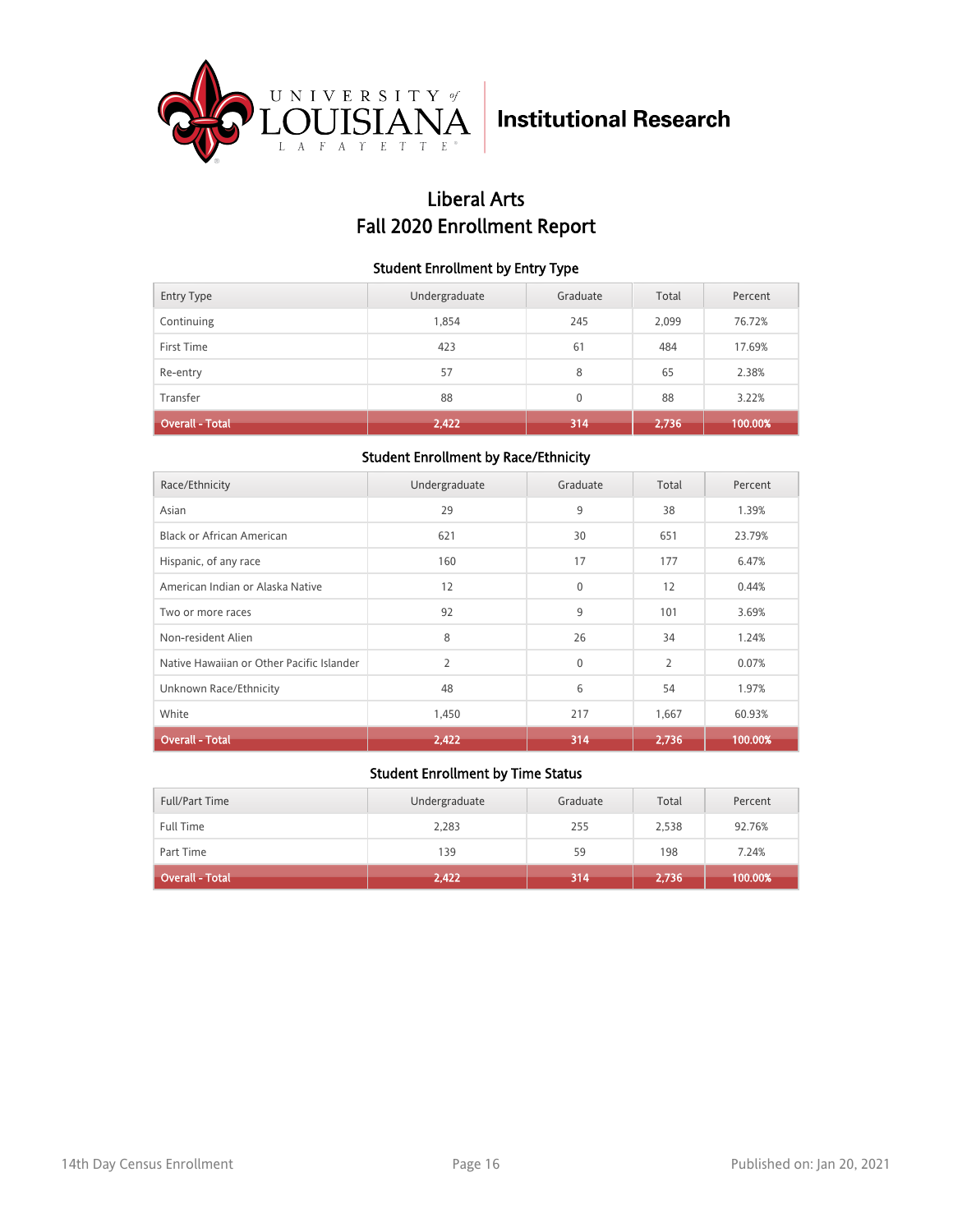

## Nursing & Allied Health Professions Fall 2020 Enrollment Report

#### Student Enrollment by Home Residency

| Home ID                      | Undergraduate | Graduate     | Total | Percent |
|------------------------------|---------------|--------------|-------|---------|
| Louisiana                    | 1.646         | 149          | 1.795 | 87.01%  |
| Other States and Possessions | 240           |              | 243   | 11.78%  |
| <b>Foreign Countries</b>     | 25            | $\mathbf{0}$ | 25    | 1.21%   |
| <b>Overall - Total</b>       | 1,911         | 152          | 2,063 | 100.00% |

#### Student Enrollment by Gender

| Gender                 | Undergraduate | Graduate | Total | Percent |
|------------------------|---------------|----------|-------|---------|
| Male                   | 258           | 18       | 276   | 13.38%  |
| Female                 | 1,653         | 134      | 1,787 | 86.62%  |
| <b>Overall - Total</b> | 1,911         | 152      | 2,063 | 100.00% |

| Classification         | Count | Percent |
|------------------------|-------|---------|
| Freshman               | 437   | 21.18%  |
| Sophomore              | 308   | 14.93%  |
| Junior                 | 349   | 16.92%  |
| Senior                 | 817   | 39.60%  |
| <b>Masters</b>         | 127   | 6.16%   |
| Doctoral               | 25    | 1.21%   |
| <b>Overall - Total</b> | 2,063 | 100.00% |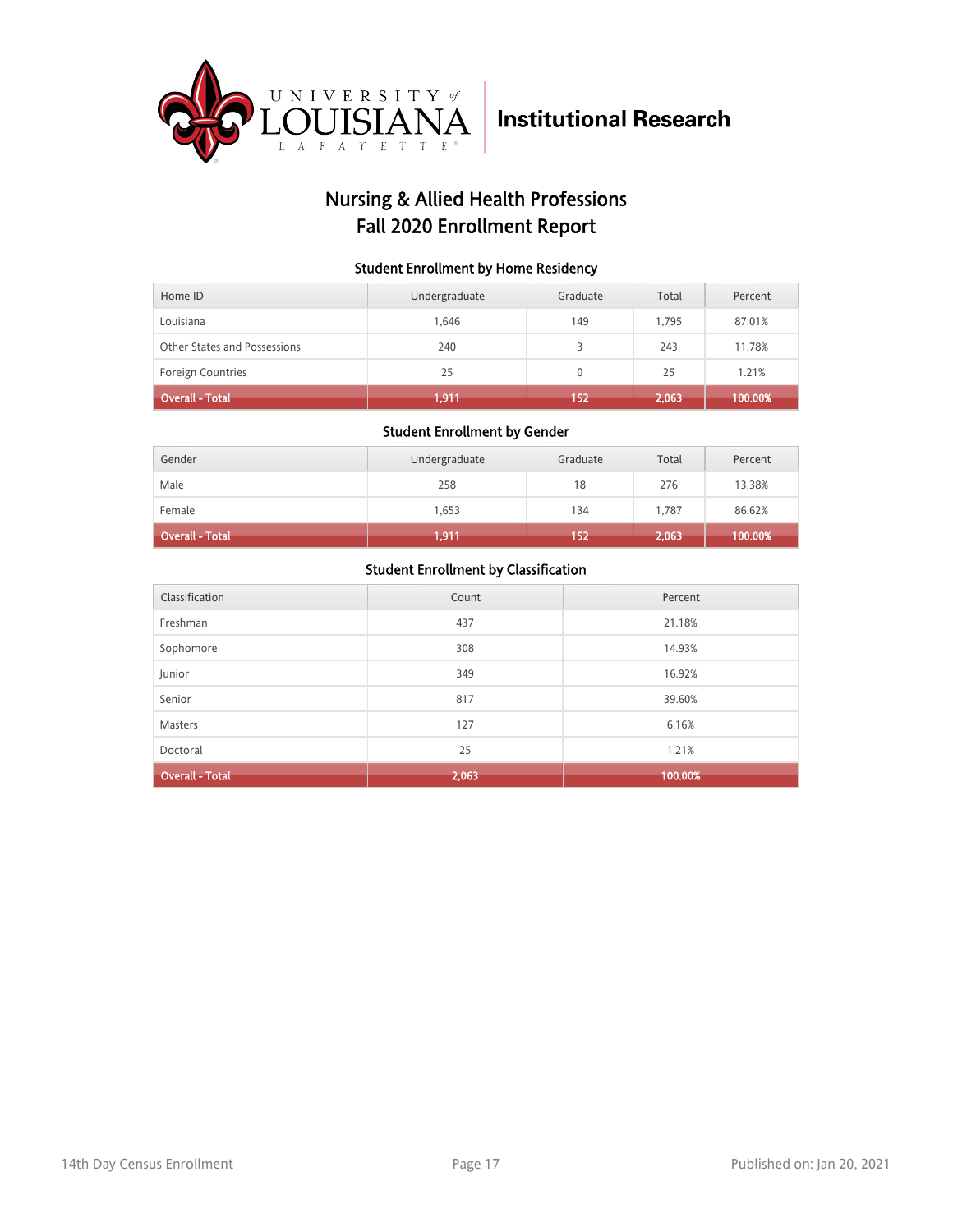

## Nursing & Allied Health Professions Fall 2020 Enrollment Report

#### Student Enrollment by Entry Type

| <b>Entry Type</b> | Undergraduate | Graduate       | Total | Percent |
|-------------------|---------------|----------------|-------|---------|
| Continuing        | 1,298         | 127            | 1,425 | 69.07%  |
| First Time        | 336           | 23             | 359   | 17.40%  |
| Re-entry          | 62            | $\overline{2}$ | 64    | 3.10%   |
| Transfer          | 215           | $\mathbf{0}$   | 215   | 10.42%  |
| Overall - Total   | 1,911         | 152            | 2,063 | 100.00% |

#### Student Enrollment by Race/Ethnicity

| Race/Ethnicity                   | Undergraduate | Graduate       | Total | Percent |
|----------------------------------|---------------|----------------|-------|---------|
| Asian                            | 45            | 1              | 46    | 2.23%   |
| <b>Black or African American</b> | 459           | 19             | 478   | 23.17%  |
| Hispanic, of any race            | 109           | $\overline{2}$ | 111   | 5.38%   |
| American Indian or Alaska Native | 9             | 1              | 10    | 0.48%   |
| Two or more races                | 61            | 1              | 62    | 3.01%   |
| Non-resident Alien               | 6             | $\mathbf{0}$   | 6     | 0.29%   |
| Unknown Race/Ethnicity           | 68            | 4              | 72    | 3.49%   |
| White                            | 1,154         | 124            | 1,278 | 61.95%  |
| <b>Overall - Total</b>           | 1,911         | 152            | 2,063 | 100.00% |

| Full/Part Time         | Undergraduate | Graduate | Total | Percent |
|------------------------|---------------|----------|-------|---------|
| <b>Full Time</b>       | 1,304         | 23       | 1.327 | 64.32%  |
| Part Time              | 607           | 129      | 736   | 35.68%  |
| <b>Overall - Total</b> | 1,911         | 152      | 2,063 | 100.00% |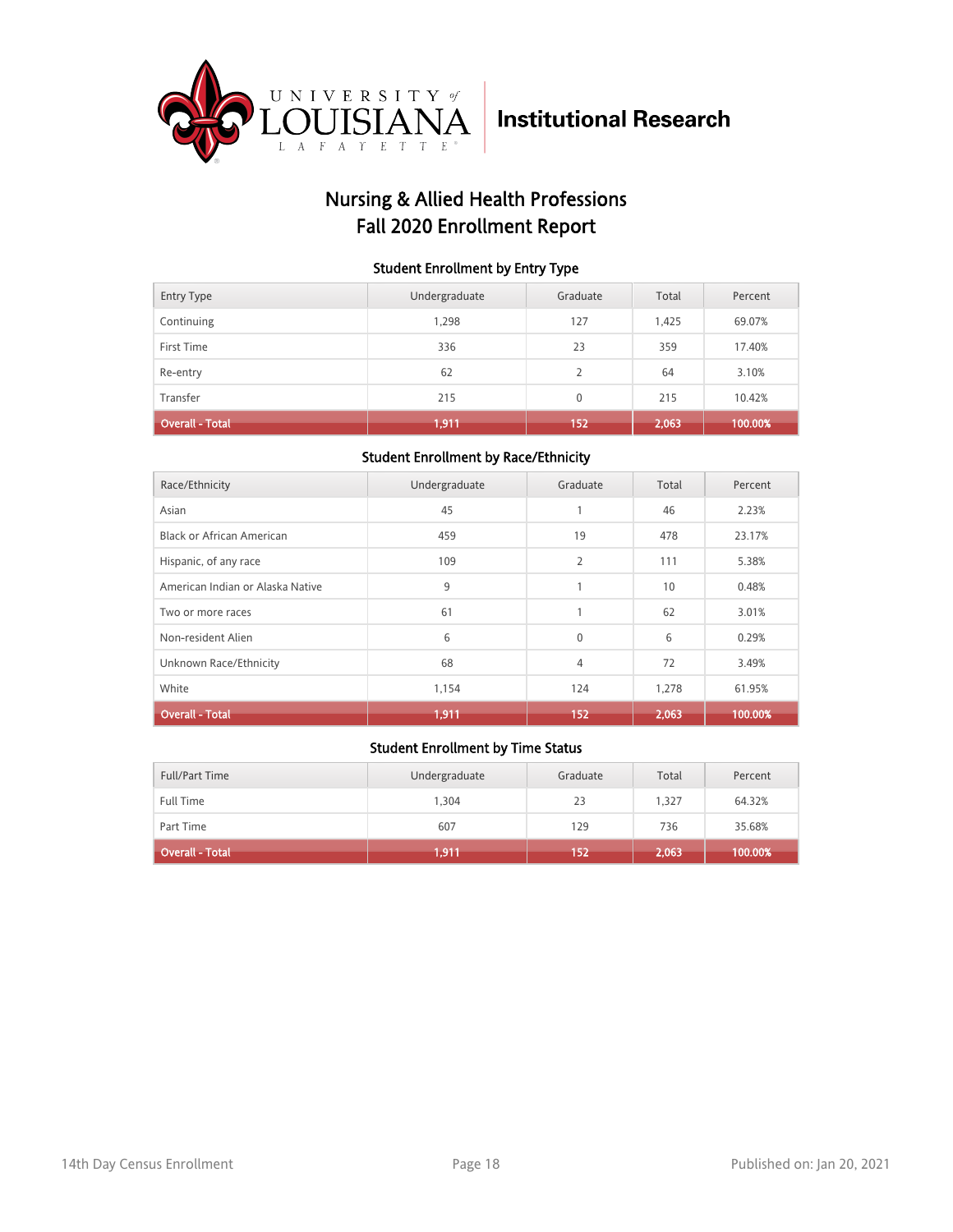

### **Sciences** Fall 2020 Enrollment Report

#### Student Enrollment by Home Residency

| Home ID                      | Undergraduate | Graduate | Total | Percent |
|------------------------------|---------------|----------|-------|---------|
| Louisiana                    | 1.892         | 80       | 1.972 | 86.95%  |
| Other States and Possessions | 54            | 63       | 117   | 5.16%   |
| <b>Foreign Countries</b>     | 41            | 138      | 179   | 7.89%   |
| <b>Overall - Total</b>       | 1,987         | 281      | 2,268 | 100.00% |

#### Student Enrollment by Gender

| Gender                 | Undergraduate | Graduate | Total | Percent |
|------------------------|---------------|----------|-------|---------|
| Male                   | 1,050         | 182      | 1,232 | 54.32%  |
| Female                 | 937           | 99       | 1,036 | 45.68%  |
| <b>Overall - Total</b> | 1,987         | 281      | 2,268 | 100.00% |

| Classification         | Count | Percent |
|------------------------|-------|---------|
| Freshman               | 536   | 23.63%  |
| Sophomore              | 425   | 18.74%  |
| Junior                 | 419   | 18.47%  |
| Senior                 | 607   | 26.76%  |
| <b>Masters</b>         | 106   | 4.67%   |
| Doctoral               | 175   | 7.72%   |
| <b>Overall - Total</b> | 2,268 | 100.00% |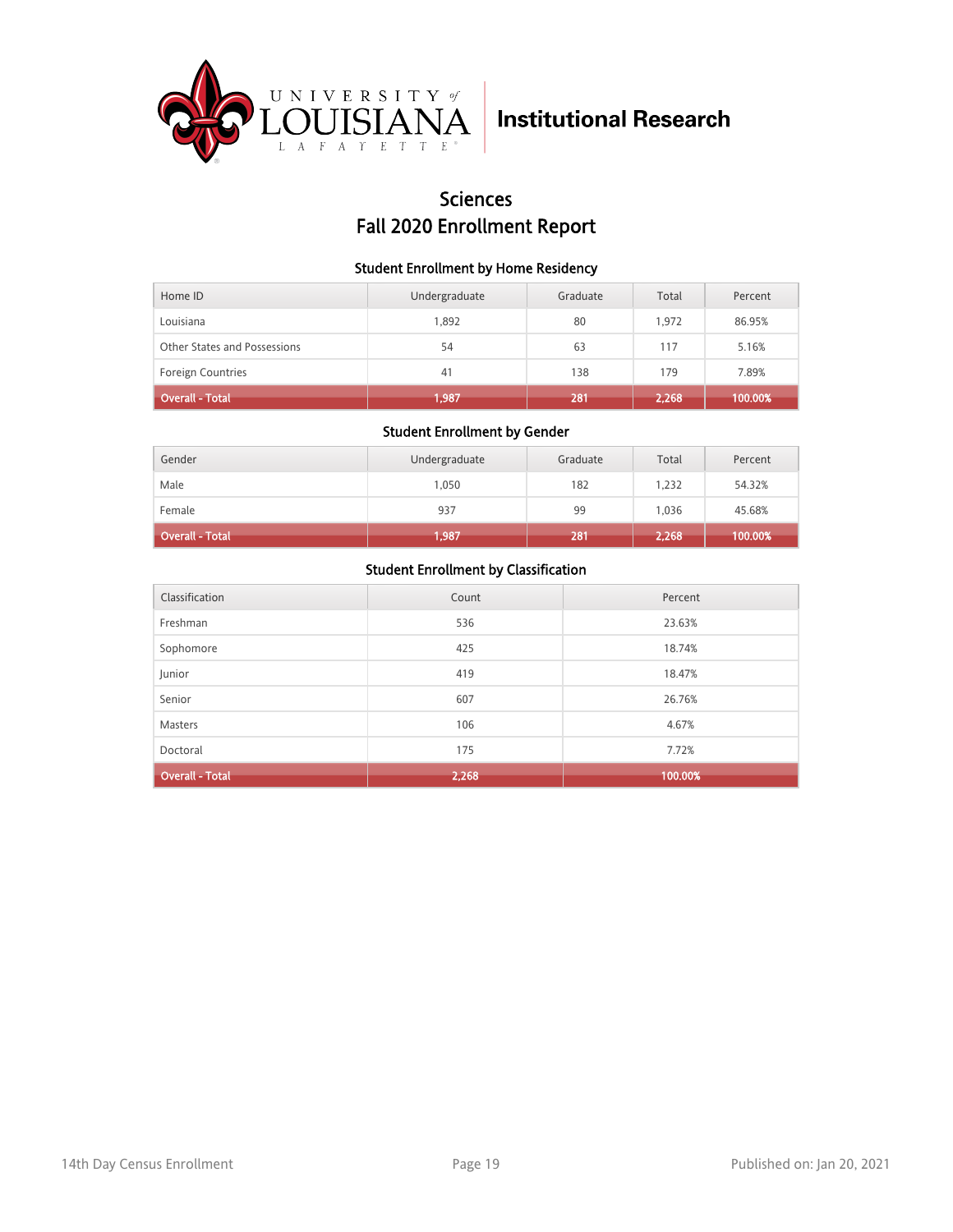

## Sciences Fall 2020 Enrollment Report

#### Student Enrollment by Entry Type

| <b>Entry Type</b>      | Undergraduate | Graduate | Total | Percent |
|------------------------|---------------|----------|-------|---------|
| Continuing             | 1,405         | 226      | 1,631 | 71.91%  |
| First Time             | 459           | 40       | 499   | 22.00%  |
| Re-entry               | 64            | 15       | 79    | 3.48%   |
| Transfer               | 59            | $\Omega$ | 59    | 2.60%   |
| <b>Overall - Total</b> | 1,987         | 281      | 2,268 | 100.00% |

#### Student Enrollment by Race/Ethnicity

| Race/Ethnicity                            | Undergraduate | Graduate | Total | Percent |
|-------------------------------------------|---------------|----------|-------|---------|
| Asian                                     | 108           | 19       | 127   | 5.60%   |
| Black or African American                 | 408           | 12       | 420   | 18.52%  |
| Hispanic, of any race                     | 112           | 9        | 121   | 5.34%   |
| American Indian or Alaska Native          | 8             | 1        | 9     | 0.40%   |
| Two or more races                         | 80            | 6        | 86    | 3.79%   |
| Non-resident Alien                        | 20            | 94       | 114   | 5.03%   |
| Native Hawaiian or Other Pacific Islander |               | $\Omega$ | 1     | 0.04%   |
| Unknown Race/Ethnicity                    | 61            | 18       | 79    | 3.48%   |
| White                                     | 1,189         | 122      | 1,311 | 57.80%  |
| <b>Overall - Total</b>                    | 1,987         | 281      | 2,268 | 100.00% |

| Full/Part Time               | Undergraduate | Graduate | Total | Percent |
|------------------------------|---------------|----------|-------|---------|
| <b>Full Time</b>             | 1,838         | 248      | 2.086 | 91.98%  |
| Part Time                    | 149           | 33       | 182   | 8.02%   |
| Overall - Total <sup>1</sup> | 1,987         | 281      | 2,268 | 100.00% |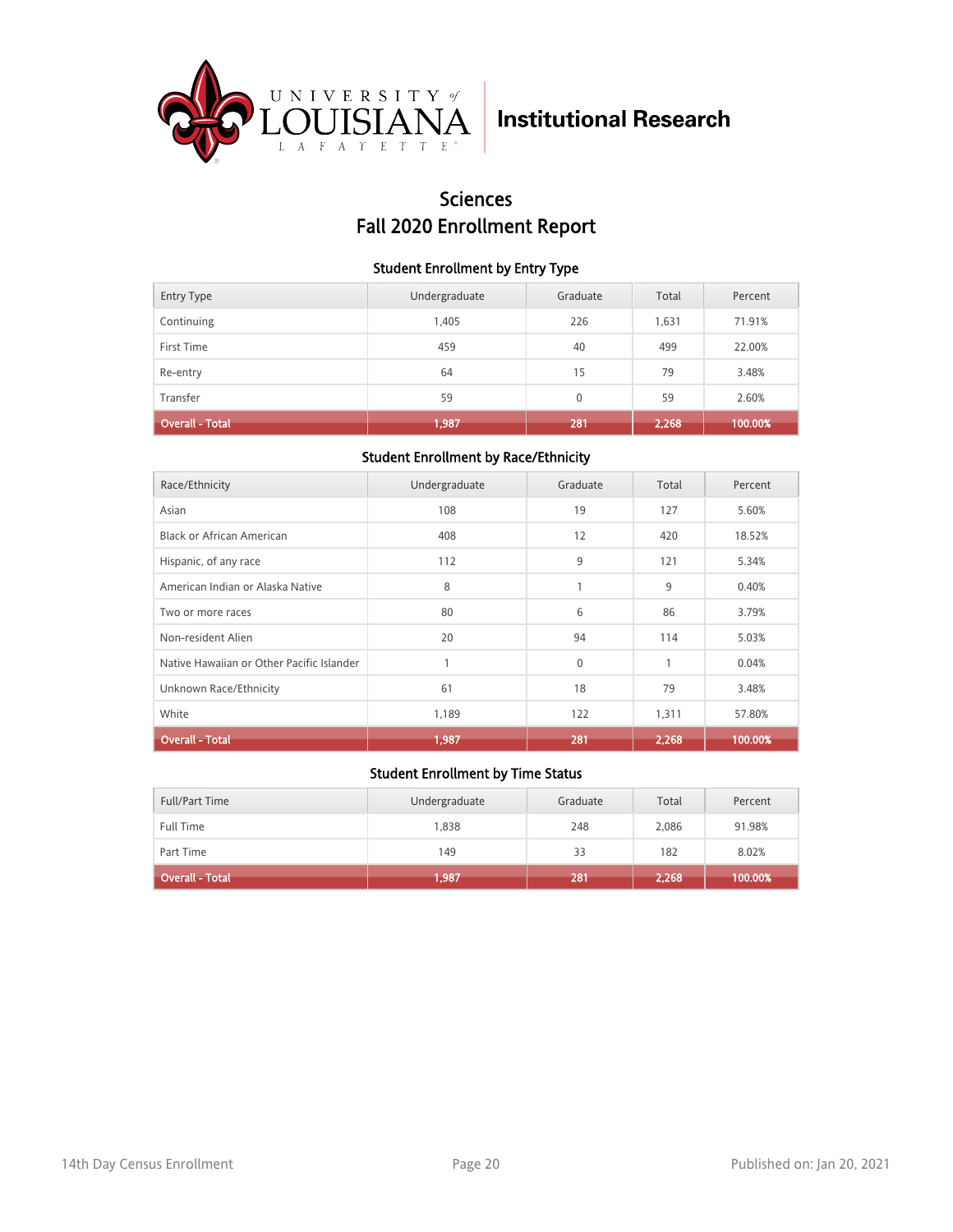

## University College Fall 2020 Enrollment Report

#### Student Enrollment by Home Residency

| Home ID                      | Undergraduate | Graduate | Total | Percent |
|------------------------------|---------------|----------|-------|---------|
| Louisiana                    | 625           |          | 625   | 86.33%  |
| Other States and Possessions | 86            |          | 86    | 11.88%  |
| <b>Foreign Countries</b>     | 13            | 0        | 13    | 1.80%   |
| <b>Overall - Total</b>       | 724           |          | 724   | 100.00% |

#### Student Enrollment by Gender

| Gender                 | Undergraduate | Graduate | Total | Percent |
|------------------------|---------------|----------|-------|---------|
| Male                   | 299           |          | 299   | 41.30%  |
| Female                 | 425           |          | 425   | 58.70%  |
| <b>Overall - Total</b> | 724           |          | 724   | 100.00% |

| Classification         | Count | Percent |
|------------------------|-------|---------|
| Freshman               | 65    | 8.98%   |
| Sophomore              | 85    | 11.74%  |
| Junior                 | 170   | 23.48%  |
| Senior                 | 404   | 55.80%  |
| <b>Overall - Total</b> | 724   | 100.00% |